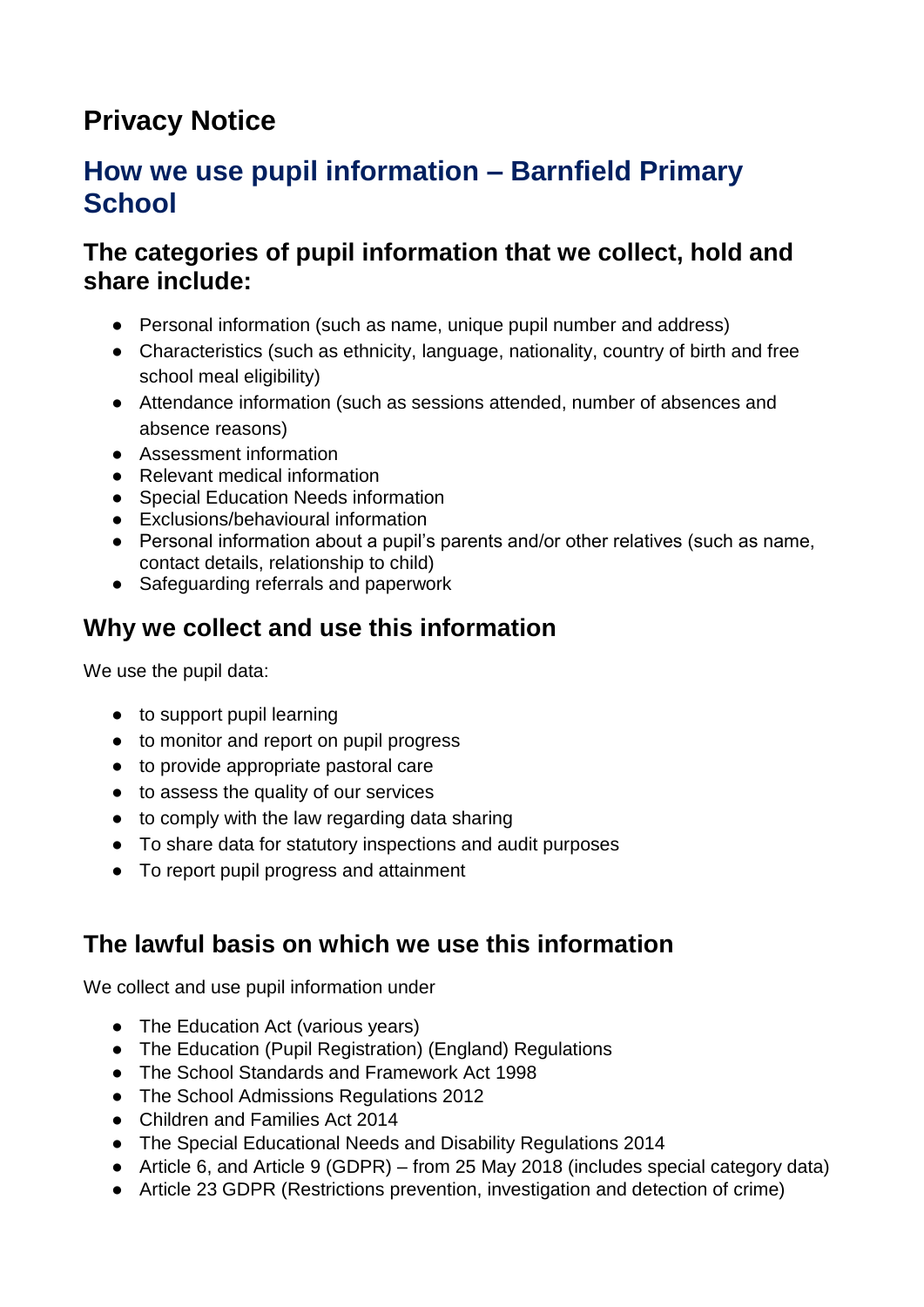The DfE process census data under the various Education Acts – further information can be found on their website: [https://www.gov.uk/education/data-collection-and-censuses-for](https://www.gov.uk/education/data-collection-and-censuses-for-schools)[schools](https://www.gov.uk/education/data-collection-and-censuses-for-schools)

# **Collecting pupil information**

Whilst the majority of pupil information you provide to us is mandatory, some of it is provided to us on a voluntary basis. In order to comply with the General Data Protection Regulation, we will inform you whether you are required to provide certain pupil information to us or if you have a choice in this.

### **Storing pupil data**

We hold pupil data for varying lengths of time depending on what the information is. We follow the guidelines from the DfE and Information and Records Management Society relating to Data Storage:

Short after event e.g. After a school trip the data can be deleted after 1 month

PLUS 1 YEAR e.g. Behaviour performance and school handover

Plus 5 YEARS  $3 - 5$  year e.g. trends for attainment need to be kept for comparison purposes and submission.

Aged 25 YEARS e.g. Educational Health Care Plan / Safeguarding

Aged 25 YEARS Plus e.g. Long term Safeguarding records and Archiving pupil names in the public interest

For further information please contact the school office, office@barnfield.barnetmail.net

#### **Who we share pupil information with**

We routinely share pupil information with:

- schools that the pupil's attend after leaving us
- our local authority (Barnet Council)
- the Department for Education (DfE)
- NHS (Including CAMHS, Social Care, Therapy Providers)
- Social Care
- Police
- Arbor
- Atomwide
- London Grid for Learning
- Online learning resources (Purple Mash)
- cashless systems
- Parent Hub
- Student assessment companies (Tapestry)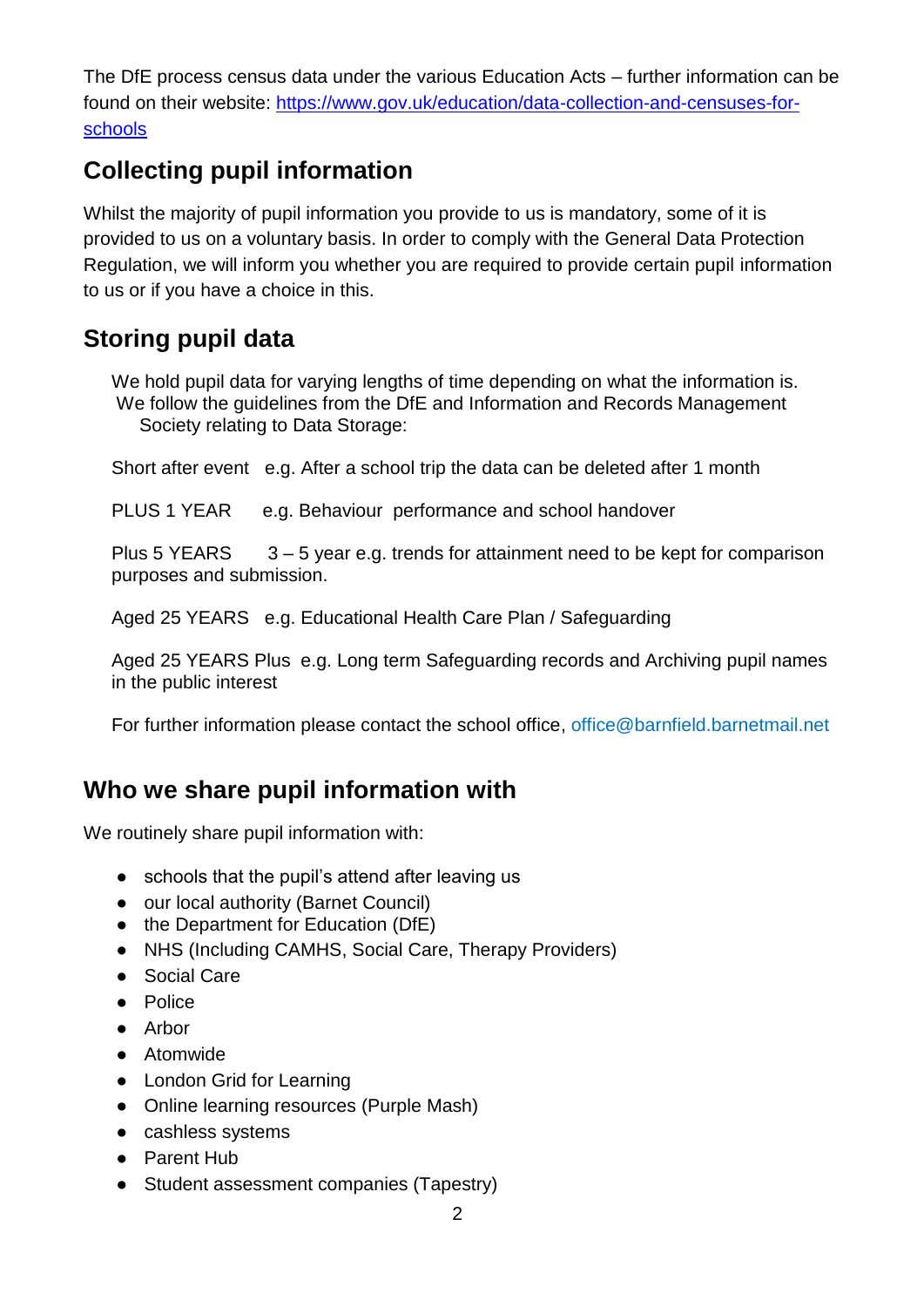- School Photos and videos
- CPOMS
- Any other company/person or organisation in reasonable circumstances

# **Why we share pupil information**

We do not share information about our pupils with anyone without consent unless the law and our policies allow us to do so.

We share pupils' data with the Department for Education (DfE) on a statutory basis. This data sharing underpins school funding and educational attainment policy and monitoring.

We are required to share information about our pupils with our local authority (LA) and the Department for Education (DfE) under section 3 of The Education (Information About Individual Pupils) (England) Regulations 2013.

#### **Police National security, Defence, Public Security**,

We share information on request with the Police and Security Services for the prevention investigation and detection of crime (Article 23 GDPR)

# **Data collection requirements:**

To find out more about the data collection requirements placed on us by the Department for Education (for example; via the school census) go to [https://www.gov.uk/education/data](https://www.gov.uk/education/data-collection-and-censuses-for-schools)[collection-and-censuses-for-schools.](https://www.gov.uk/education/data-collection-and-censuses-for-schools)

# **The National Pupil Database (NPD)**

The NPD is owned and managed by the Department for Education and contains information about pupils in schools in England. It provides invaluable evidence on educational performance to inform independent research, as well as studies commissioned by the Department. It is held in electronic format for statistical purposes. This information is securely collected from a range of sources including schools, local authorities and awarding bodies.

We are required by law, to provide information about our pupils to the DfE as part of statutory data collections such as the school census and early years' census. Some of this information is then stored in the NPD. The law that allows this is the Education (Information About Individual Pupils) (England) Regulations 2013.

To find out more about the NPD, go to [https://www.gov.uk/government/publications/national-pupil-database-user-guide-and](https://www.gov.uk/government/publications/national-pupil-database-user-guide-and-supporting-information)[supporting-information.](https://www.gov.uk/government/publications/national-pupil-database-user-guide-and-supporting-information)

The department may share information about our pupils from the NPD with third parties who promote the education or well-being of children in England by: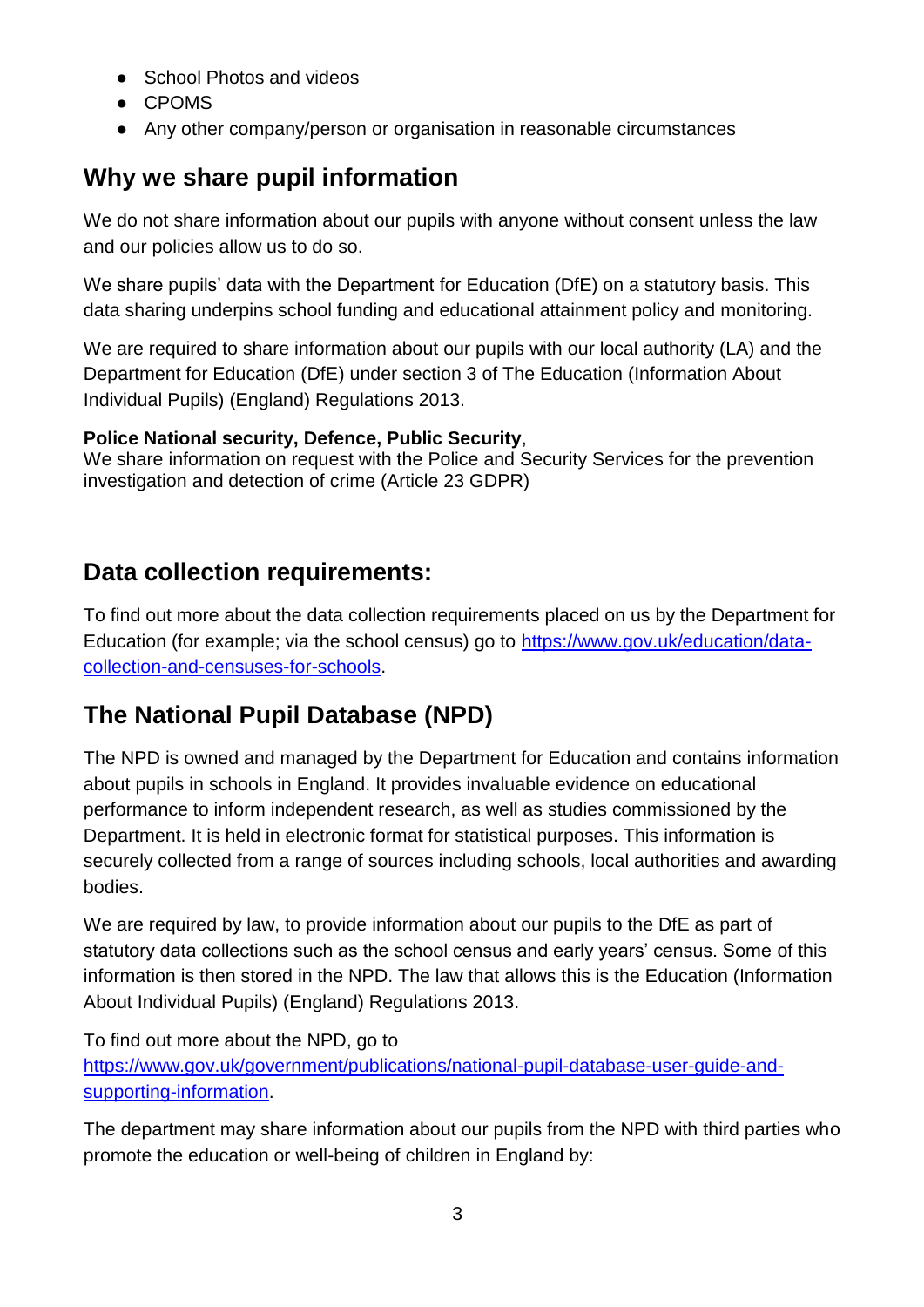- conducting research or analysis
- producing statistics
- providing information, advice or guidance

The Department has robust processes in place to ensure the confidentiality of our data is maintained and there are stringent controls in place regarding access and use of the data. Decisions on whether DfE releases data to third parties are subject to a strict approval process and based on a detailed assessment of:

- who is requesting the data
- the purpose for which it is required
- the level and sensitivity of data requested: and
- the arrangements in place to store and handle the data

To be granted access to pupil information, organisations must comply with strict terms and conditions covering the confidentiality and handling of the data, security arrangements and retention and use of the data.

For more information about the department's data sharing process, please visit: <https://www.gov.uk/data-protection-how-we-collect-and-share-research-data>

For information about which organisations the department has provided pupil information, (and for which project), please visit the following website: <https://www.gov.uk/government/publications/national-pupil-database-requests-received>

To contact DfE:<https://www.gov.uk/contact-dfe>

### **Requesting access to your personal data**

Under data protection legislation, parents and pupils have the right to request access to information about them that we hold. To make a request for your personal information, or be given access to your child's educational record, contact the office at office@barnfield.barnetmail.net

You also have the right to:

- object to processing of personal data that is likely to cause, or is causing, damage or distress
- prevent processing for the purpose of direct marketing
- object to decisions being taken by automated means
- in certain circumstances, have inaccurate personal data rectified, blocked, erased or destroyed; and
- claim compensation for damages caused by a breach of the Data Protection regulations

If you have a concern about the way we are collecting or using your personal data, we request that you raise your concern with us in the first instance. Alternatively, you can contact the Information Commissioner's Office at<https://ico.org.uk/concerns/>